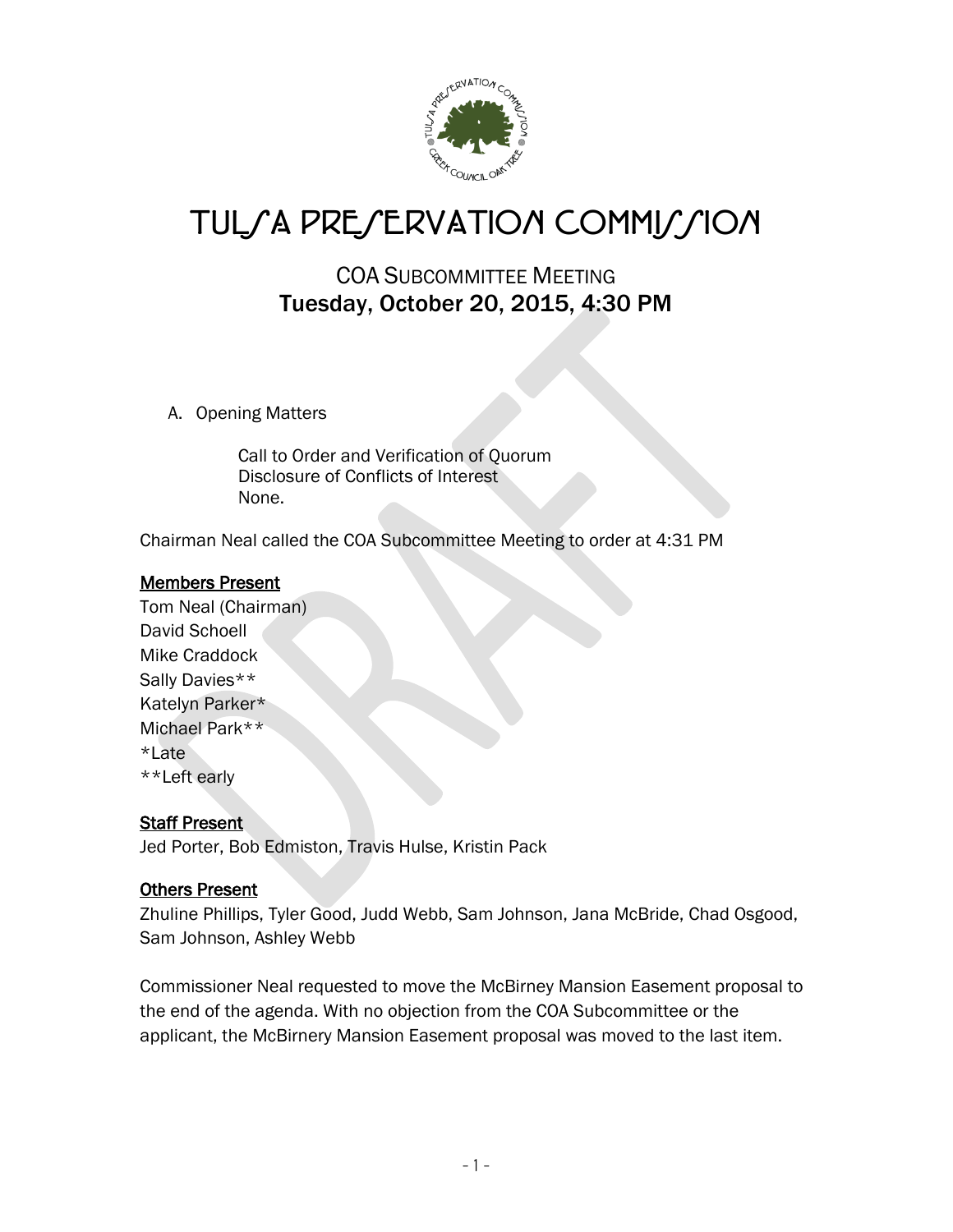# 1521 S. Yorktown Ave. (Yorktown)

Applicant: Judd Webb for Tyler Good Requests:

- 1. Reopen original porch according to plans submitted
- 2. Replace non-original wood double doors with door submitted

### Discussion:

- The applicant's representative, Judd Webb, stated the house previously experienced a fire, and the plan is to gradually remove the asbestos siding and assess its condition. Mr. J. Webb asked the COA Subcommittee if the original clapboard siding was deteriorated, whether he needed to match the clapboard siding or the asbestos siding. Commissioner Neal stated they could match the original clapboard siding since it is available.
- Mr. J. Webb asked the COA Subcommittee if it was possible to remove the gable ridge vent behind the front gable. Ms. Zhuline Phillips stated the ridge vent is minimally visible since it is located behind the chimney. Commissioner Neal stated that, in his opinion, the design guidelines require maintenance of the historic appearance of the house.
- Mr. J. Webb stated they would prefer to remove the decorative iron railing, and place a substitute railing as he and Ms. Phillips have done in the past. The COA Subcommittee, the applicant, Mr. J. Webb, and Ms. Phillips discussed the various proposed railings. Commissioner Neal stated the house is modest and would have featured a modest railing. The applicant decided to use a picket railing.
- The COA Subcommittee discussed with staff replacement of the metal railing with a railing with a height of 30 inches as historically appropriate or 36 inches as the Building Code dictates. Staff stated they will ask the Building Inspector. Ms. Phillips stated they will leave the metal railing until staff advises to the railing height.
- Commissioner Neal stated, based on the floor plan provided; a window or door may have been located where the proposed closet would be located. Ms. Phillips agreed there was an opening there. The COA Subcommittee discussed using a door or window, including using a dummy window, and methods to cover the window on the inside. Ms. Phillips stated she has a historic wood window that would match the existing windows.
- Ms. Phillips stated the brick piers in front of the house are a different color than the embedded brick pier and asked the COA Subcommittee if they are opposed to painting the brick. The COA Subcommittee expressed its preference not to paint unpainted masonry.
- Ms. Phillips asked if they could remove the siding inside the front gable. Ms. Phillips stated she would like to place shake shingles inside. Staff and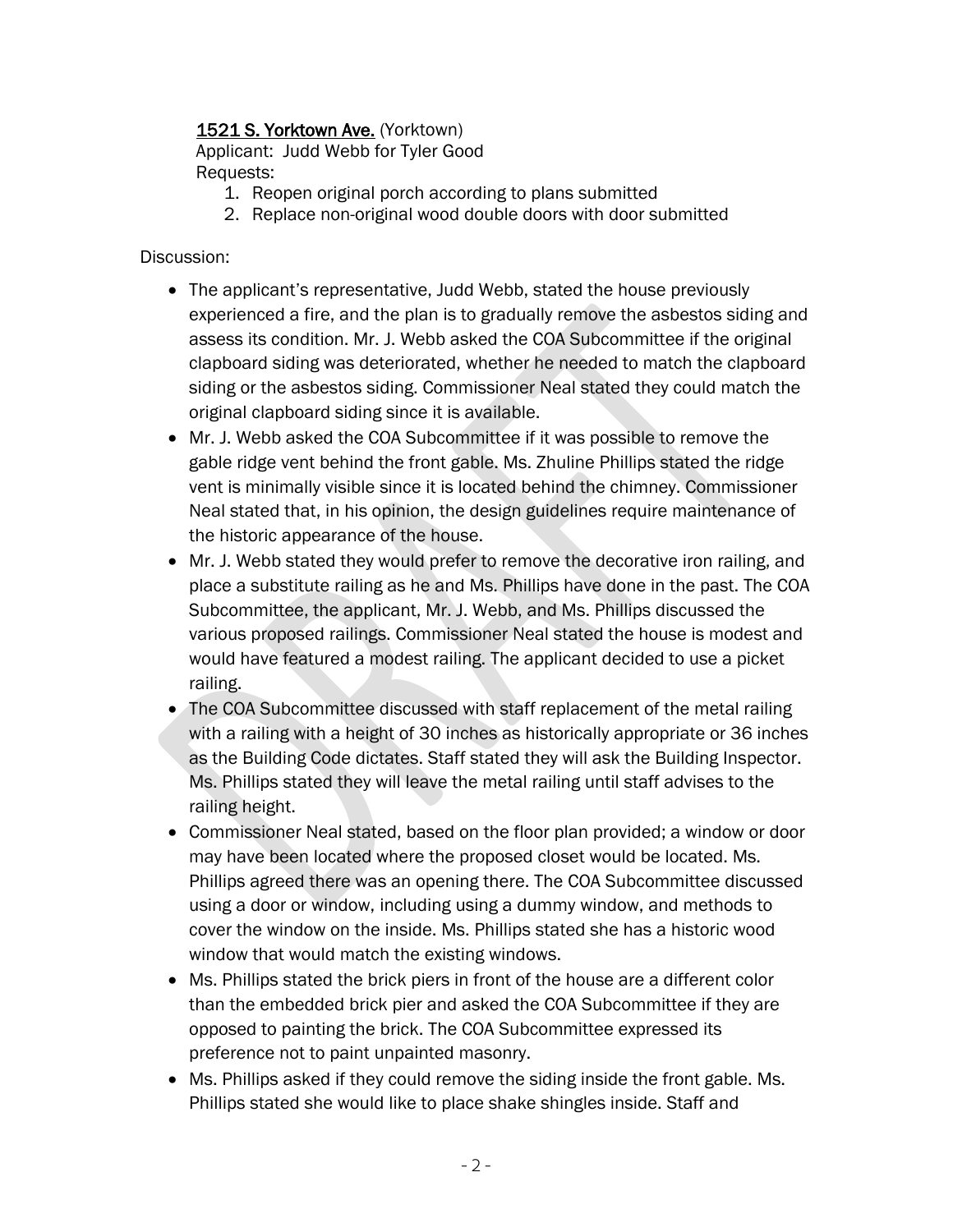Subcommittee Member Parker stated when the siding is removed; the original shingles may be underneath.

Commissioner Neal made a motion to recommend approval for the application to the Preservation Commission. Commissioner Schoell seconded the motion. The motion passed unanimously.

# 1020 E. 20<sup>th</sup> St. (N. Maple Ridge)

Applicant: David D'Andrea Request:

1. Replace non-original porch rail with rail submitted

Discussion:

- The applicant was not present.
- Subcommittee Member Parker stated she believes the original posts are not 6 by 6 inches, and the posts are probably 8 by 8 inches. Subcommittee Member Parker stated the drawing does not specify what the cap will look like, and the drawing states the upper railing is simply a 2 by 4 inches board. If the application was brought before the Preservation Commission as proposed, it would not pass.
- Commissioner Neal stated the only option was to deny the request. Subcommittee Member Davies stated the COA Subcommittee can approve with the condition that the applicant update the drawing so that the proposed rail will match the existing front porch rail. Commissioner Neal stated the Preservation Commission can ask the applicant if he wishes extend his application.
- Commissioner Neal stated detailed photographs of the front porch and the side porch are needed. Subcommittee Member Davies stated they need post measurements and a close-up photograph of the post. Commissioner Schoell stated the drawing needs a greater level of detail including cap and post detail.

Subcommittee Member Parker made a motion to recommend approval for the application to the Preservation Commission with the conditions that the proposal matches the rail profile, baluster dimensions and spacing, bottom rail profile, column dimensions, and cap profile of the existing front porch with the exception of the height of the rail. Commissioner Schoell seconded the motion. The motion passed unanimously.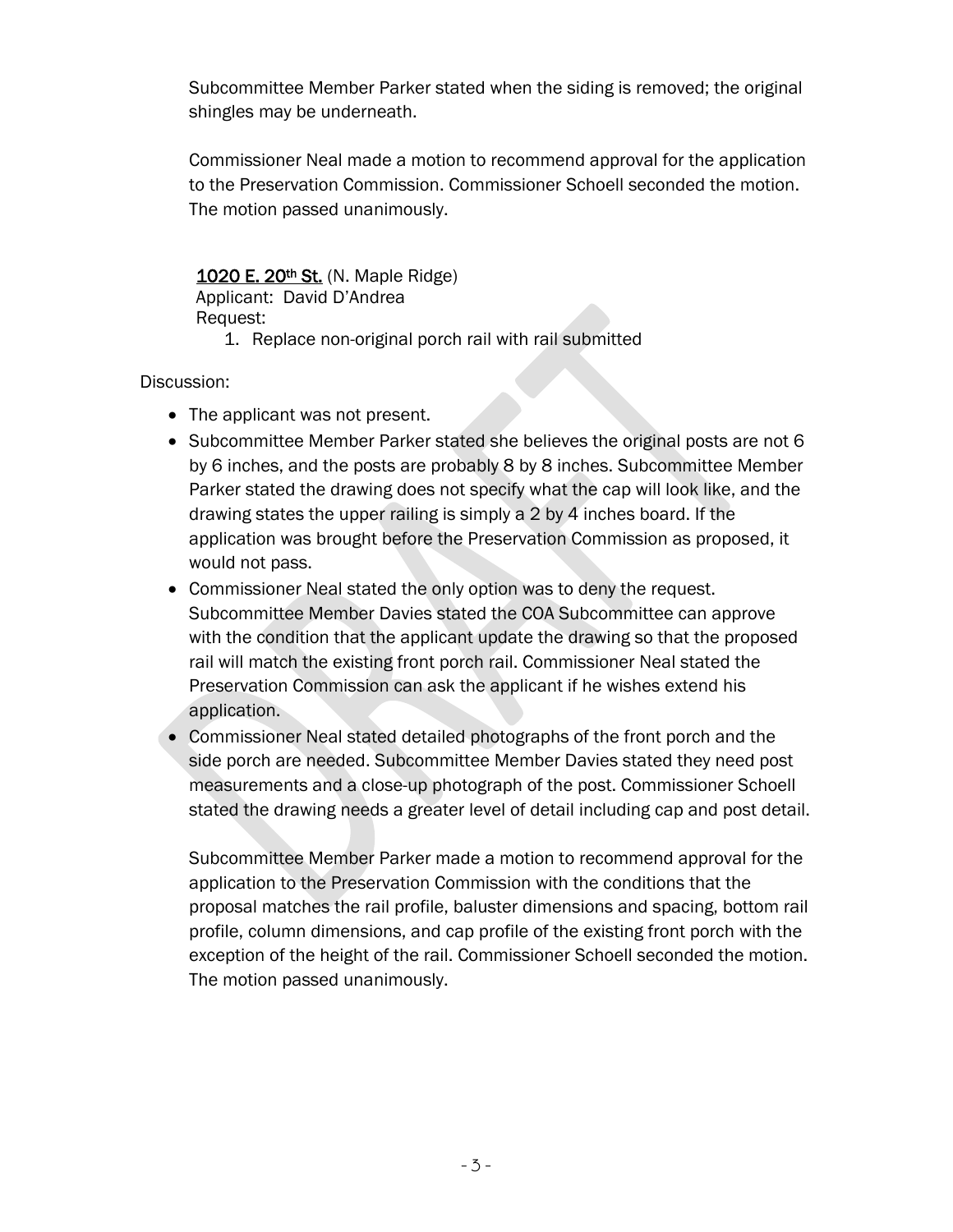# 1603 S. Newport Ave. (N. Maple Ridge)

Applicant: Jana McBride for Orpah Harnish Request:

1. Construct sunroom according to plans submitted

Discussion:

- The applicant's representative, Jana McBride, stated she was surprised the house is located in a historic district, and this is her second application for the Preservation Commission.
- Subcommittee Member Parker asked about the concrete wall shown in the renderings. Ms. McBride stated it is a concrete stem wall, but the homeowner wishes to paint it. Subcommittee Member Parker asked if it would be possible to match the existing stone siding. Ms. McBride stated they could use the existing wall and remove it to make a veneer.
- Commissioner Neal stated the proposal is not appropriate for a 1950s house, and it would not fit within the neighborhood. Commissioner Neal stated he was concerned with the 15 feet setback. Ms. McBride stated the lot is nonconforming for zoning. Commissioner Neal stated there is an established building line along the street, and the proposal will not conform to the existing line along the street. Commissioner Neal stated he designed the building next door prior to being a Commissioner.
- Ms. McBride stated the applicant will need something conventionally built and keeping with the ranch style. Commissioner Neal stated if the applicant chooses to construct an addition, she will need to look at houses along the same block with a site plan showing the alignment in the surrounding area. The applicant may try proposing an addition on the front façade of the house. Ms. McBride stated she would like to do a patio cover on the front façade. Subcommittee Member Davies stated there could be a porch at the proposed location, but it would need to be shallow.

Commissioner Schoell made a motion to recommend denial for the application to the Preservation Commission. Subcommittee Member Parker seconded the motion. The motion passed unanimously.

Based on the COA Subcommittee's vote, Ms. McBride, as the applicant's signed representative, requested withdrawal of the application.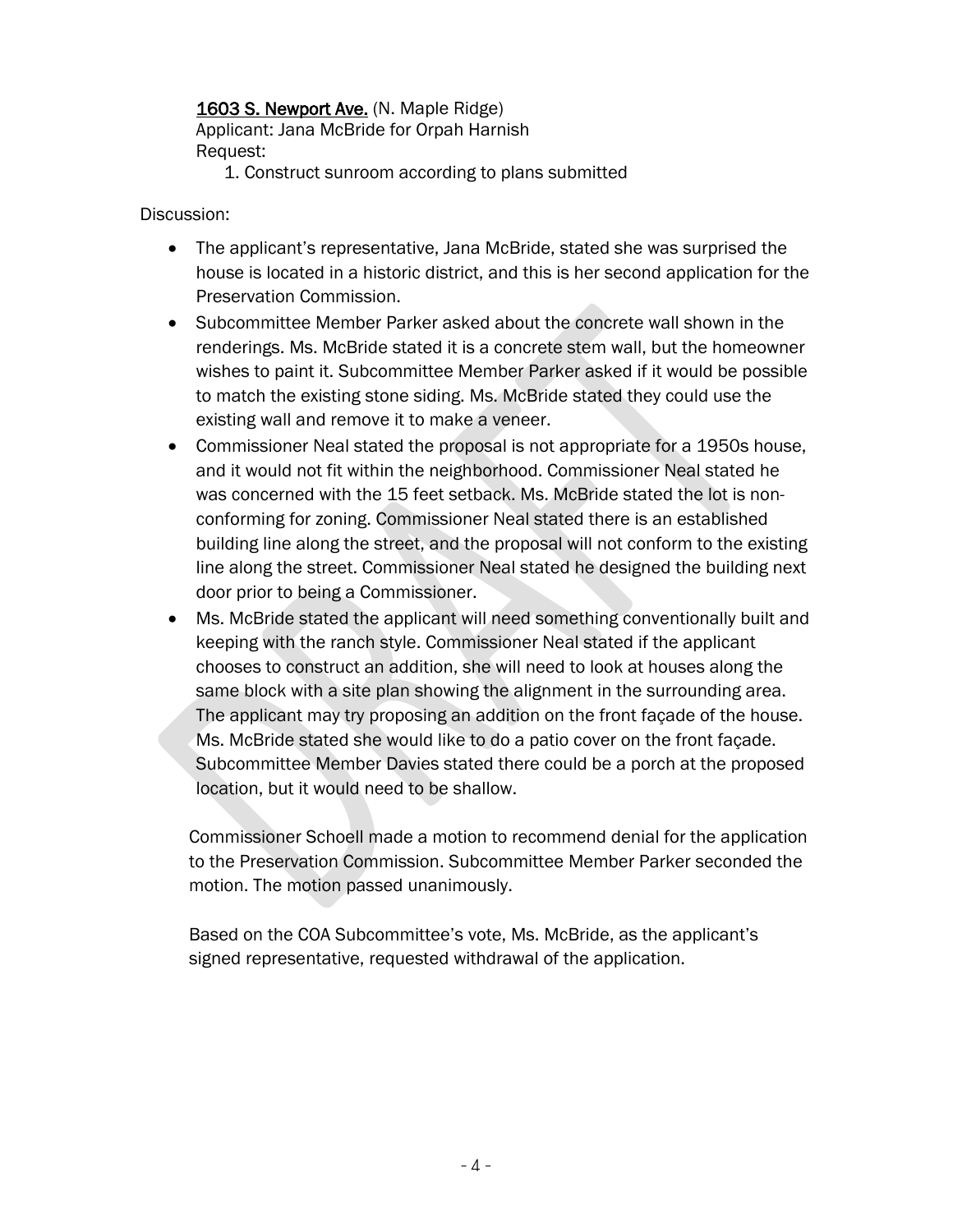# 1414 S. Galveston Ave. – McBirney Mansion Easement

Applicant: Chad Osgood for Wendy and Gentner Drummond Request:

1. Construct new porte-cochère with new doors for north entry of Mud Room according to drawings submitted

Discussion:

- Commissioner Neal stated the COA Subcommittee has received a written protest of the proposal.
- The applicant's representative, Chad Osgood, stated he is open to any comments or small changes and any suggestions or ideas.
- Citizen, Sam Johnson, stated on behalf of the Riverview Neighborhood Association he would like to know about the activity currently being undertaken on the property, including landscaping, and its effect on façade integrity and street views. Citizen, Ashley Webb, stated Clause IV places a flat prohibition to new alterations, and there are new alterations on the grounds. Mr. A. Webb stated it is difficult to know if the owners have written permission from the Preservation Commission [TPC] and the Oklahoma State Historic Preservation Office [SHPO]. Commissioner Neal stated, since he has been Commissioner, the changes have been reviewed by TPC.
- Mr. A. Webb stated the new trees being planted violated the existing easement, but he commends Mr. Osgood for doing excellent work. Mr. Osgood stated he was happy to discuss the issues, and he is taking the necessary steps for due diligence, so everything submitted to TPC is submitted to SHPO. Mr. A. Webb stated he was unsure if there will be a green wall and if the City of Tulsa could mitigate if there will be one. Mr. A. Webb stated 60 trees are not authorized by the easement, and "the expressed permission" as stated in Clause I should have been written in every subsequent clause.
- Commissioner Craddock stated Mr. Osgood has been before TPC multiple times and has been open-minded to changes recommended by the COA Subcommittee. Mr. Johnson stated the new trees will completely block the view of the house and the extent of the landscaping was unknown. Staff stated they appreciated Mr. Johnson and Mr. A. Webb for expressing their concerns and the application will not be forwarded to TPC with any material changes until SHPO has been notified and has reviewed the project, and the TPC will not approve any proposal that violates the easement. Staff suggested discussing the easement at a different time and stated anyone who wishes to voice any concern may attend the Preservation Commission meeting.
- Staff asked Mr. Osgood if he has notified SHPO of his proposal. Mr. Osgood stated since this item is still being reviewed by the COA Subcommittee and the flag pole was approved by the Preservation Commission, he planned to submit them together to SHPO.